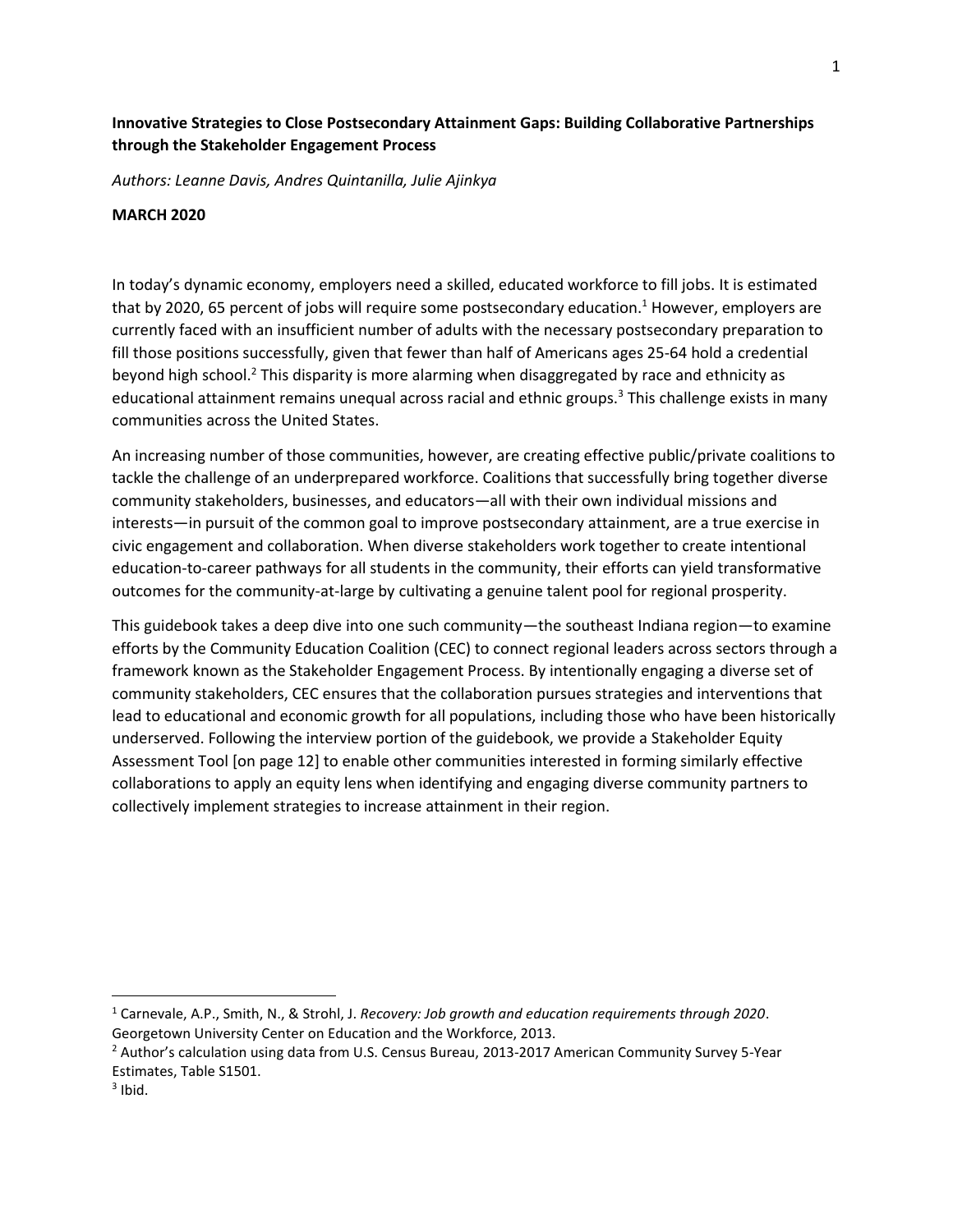#### **Southeast Indiana**

- John Burnett President & CEO, Community Education Coalition (CEC)
- Jack Hess Executive Director, CivicLab
- Kathy Huffman EcO Attainment Network Manager, EcO Network
- Luz Elena Michel Latino Program & Outreach Manager, CEC

In 2010, several of the counties in southeast Indiana grappled with low high school and postsecondary attainment rates, particularly among Latinx and low-income adults. At the time, only 27 percent of local adults ages 25-64 had earned at least an associate degree,<sup>4</sup> compared to nearly 42 percent of the national population,<sup>5</sup> and local unemployment was over 10 percent.<sup>6</sup> Over the last decade, however, southeast Indiana has moved the needle significantly on educational attainment, Latinx enrollment within the adult educational system, and unemployment. Thirty-three percent of adults now have an associate degree, and Latinx enrollment in adult education programs increased by 22 percent between

2016 and 2017. Between 2007 and 2018, the equity gap in high school graduation between Latinx students and all students also dropped from 16.6 to 3.5 percent.<sup>7</sup> Similarly, Latinx students are enrolling in college at a higher rate. In 2011, only 39 percent of Latinx students enrolled in college 12 months after graduation, and that percentage increased to 69 percent in 2016.<sup>8</sup> Finally, regional unemployment fell to 2.5 percent in 2019, with 93 percent of credential earners employed in the discipline in which they received training.<sup>9</sup>

How has southeast Indiana made such significant gains? Researchers from the Institute for Higher Education Policy (IHEP) spoke with leaders from the Talent Hub effort in southeast Indiana to learn precisely how they engaged diverse stakeholders to further the common goal of increasing their community attainment rates and what this improved engagement led to, in terms of practical strategies and interventions that led to better outcomes. To engage stakeholders in addressing complex social problems, partners use a unique framework called the **Stakeholder Engagement Process** to first cultivate relationships among the people who shape those systems. Using such a process allows for the genuine co-creation of concrete strategies that move the needle on key metrics and outcomes while simultaneously building the region's

LATINX Language is important, particularly when we discuss identity. In promoting equity, IHEP engages with and reports on a wide variety of historically underrepresented and underserved communities. In all of our work, particularly as it relates to these communities, we endeavor to be inclusive, accurate, and respectful. As researchers, we also aim, where possible and appropriate, to use language that is consistent across data sets and in research conversations. Throughout this guidebook, we use the term "Latinx" as a gender-inclusive term in reference to people with Latin American and/or Hispanic cultural or racial identities, including Latinos and Latinas but also individuals with non-binary or genderexpansive identities. This term also encompasses the federal definition of "Hispanic" in U.S census data and we use the term "Hispanic" interchangeably when discussing federal data and/or source materials that use this terminology.

sustainable, collective capacity to address other problems that may arise.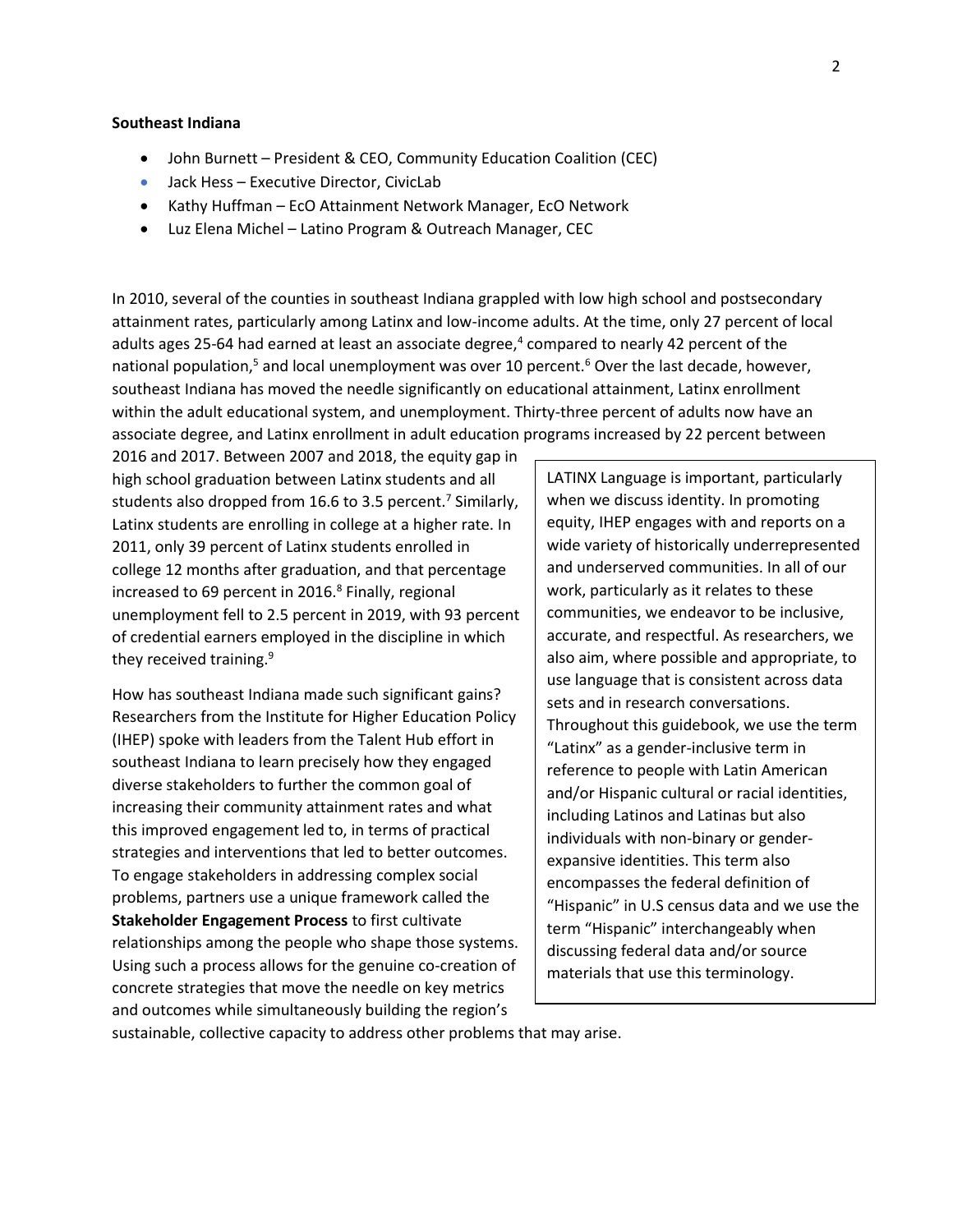This process provides a common language and a common approach for dissolving complex social problems; it is a way of thinking and working together to identify the root causes of inequities and consequently redesign social systems to eliminate barriers. Community partners in southeast Indiana are united by a shared belief that all parties are willingly coming together to be part of something larger than themselves. This governance model relies on an ethic of stewardship—a willingness to be held accountable for the well-being of the larger system by operating in the spirit of service, rather than control.

The Stakeholder Engagement Process is primarily led by three main partnerships in the region: the **Community Education Coalition (CEC)**; the **Economic Opportunities through Education (EcO) Network**; and **CivicLab [see Figure 1]**. **The CEC** was born of the ideas of one of the region's most revered residents: J. Irwin Miller. Miller believed that companies should be responsible to their shareholders and communities and that the power of community collaboration can solve social problems spanning the public, private, and social sectors. Today, the CEC represents a partnership of education, business, and community leaders focused on aligning and integrating the southeast Indiana region's community learning system with economic growth and an improved quality of life for its residents.

The **EcO Network** is CEC's largest and most comprehensive initiative, consisting of education, business, and community leaders working in partnership to address education and economic challenges. The EcO Network focuses on increasing educational attainment by creating a regional system of life-long learning linked to the most well-paying industries in southeast Indiana: advanced manufacturing and healthcare.

**CivicLab**, also an initiative of CEC, is a non-profit institute dedicated to advancing the practice of civic collaboration. CivicLab creates tools and frameworks that form the foundation for practicing effective community collaboration.

The following sections provide an in-depth look at the goals, implementation, and impact of this collaborative community partnership and offer insights for those interested in building a similar effort in their region. To jump-start the process, IHEP's **Stakeholder Equity Assessment Tool** enables users to apply an equity lens when identifying target stakeholders to include in such a partnership.

### *Figure 1: Southeastern Indiana's Partners Anchoring the Community Collaboration*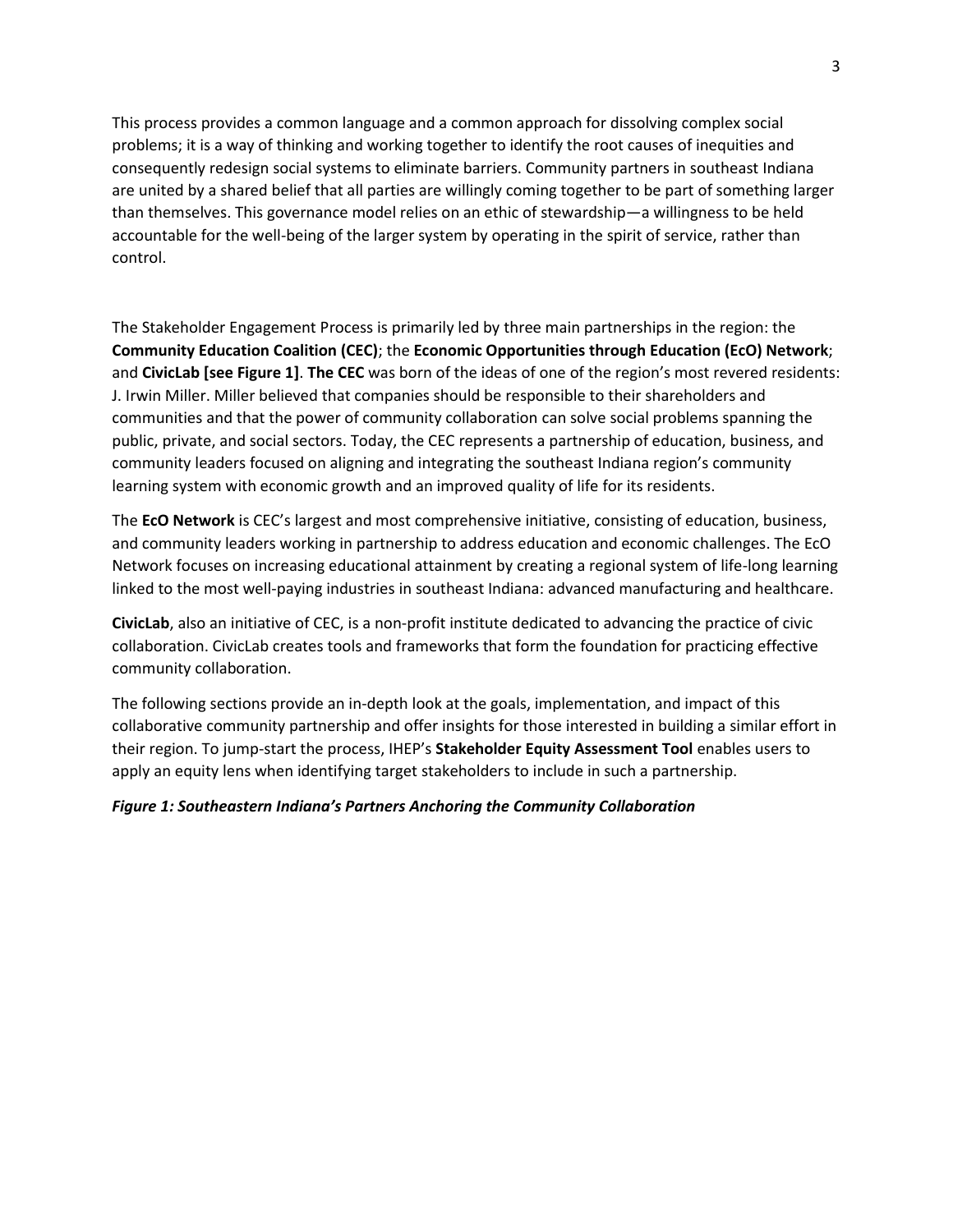

# **GOALS**

### *IHEP: How does the Stakeholder Engagement Process work?*

**CivicLab**: The process begins with identifying a key community issue, then proceeding through the steps to identify stakeholders (the "who"), understand the problem (the "why"), co-create a solution (the "what"), and redesign a way to move forward (the "how"). We use a graphic to illustrate how we think about these steps and the guiding questions we recommend asking along the way [see Figure 2].

### *Figure 2: The Stakeholder Engagement Process*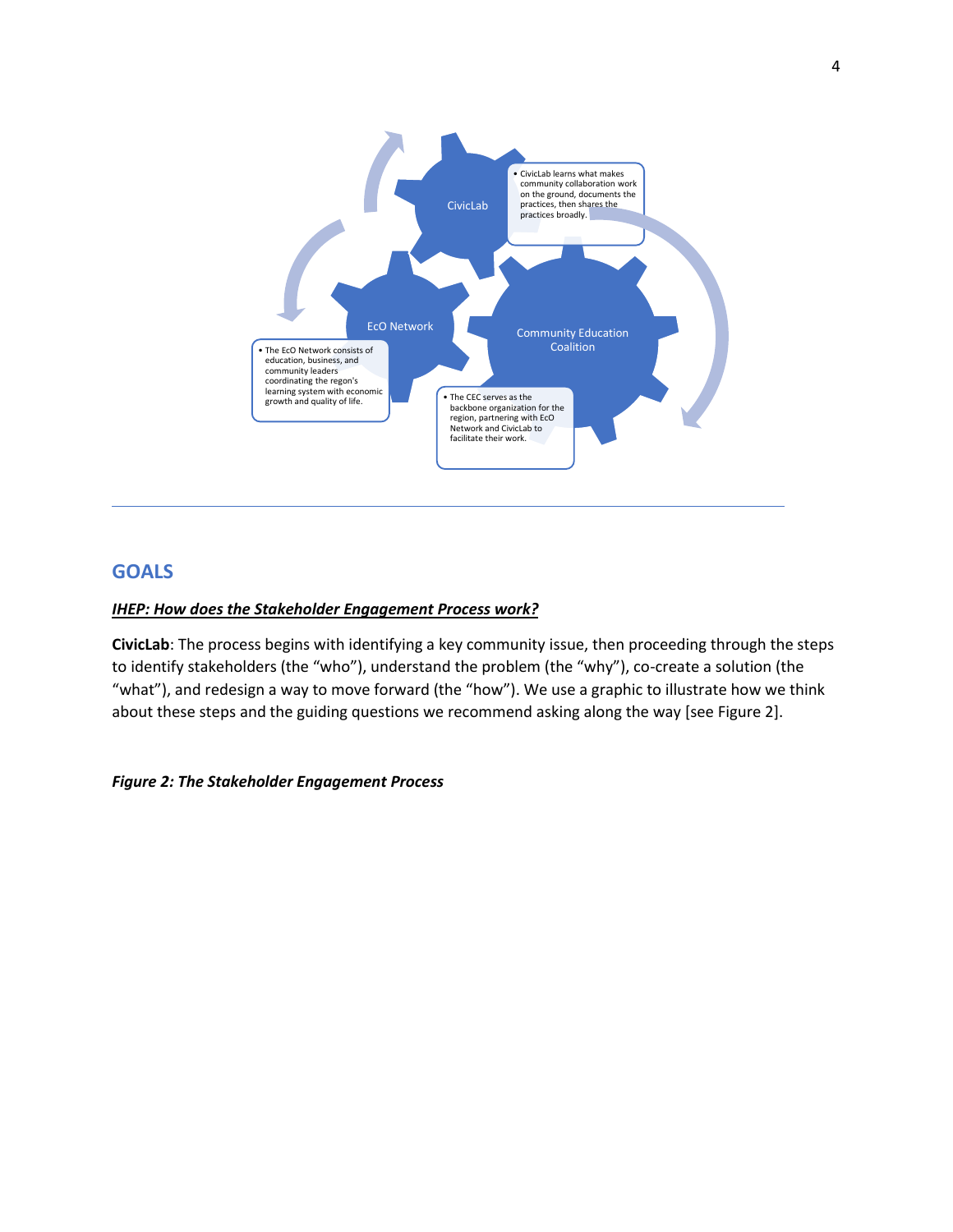

#### **Guiding Questions**

**Who**: Whose relationships most shape the challenge or system that interests us? Keep in mind the system is the way we work together.

**Why**: Why is the current context creating the outcomes that we are experiencing? How are we ourselves contributing to the current reality? Try to make the invisible, visible. If it remains invisible, it will be unsolvable.

**What**: What can we co-create together that no one can do on their own? Remember creation and design are not problem-solving.

**How**: How will we redesign our work together? How might we rewire our relationships?

**CivicLab** 

## *IHEP: How do you think the Stakeholder Engagement Process helps communities address complex social problems?*

**CivicLab:** The Process is a way of thinking and working that creates a paradigm shift in how communities address complex social problems. We think of it as a kind of "community operating system," a common language and disciplined approach to transforming social systems by cultivating relationships among the people who shape those systems. It's a true participatory democracy.

The process is modeled on a system-building, relationship-based approach as opposed to a problem solving, resource-based approach. Those two things are fundamentally different. The resource-based approach is always a deficit-based approach and is almost always based on a scarcity model. When you use resources, they're forever expended, but a relationship-based approach is just the opposite. The latter is like a muscle. The more you engage the relationship and the more you use it, the stronger it becomes.

**Community Education Coalition:** An important aspect of the Stakeholder Engagement Process is recognizing the difference between to, for, and with. **To** sounds like "Something is being done **to** me." For instance, a group that has been focusing on community data says "our postsecondary education attainment rates are not high enough. Let's go find others **to** hold accountable for improving the success of the postsecondary education outcomes." This is where collaboration gets stuck. We don't subscribe to that at all.

Most of us spend too much time thinking about how we're going to do things **for** people. While that's a worthy and noble thing to do, efforts often focus on what they can do **for** students of color, **for** lowincome students, **for** our society.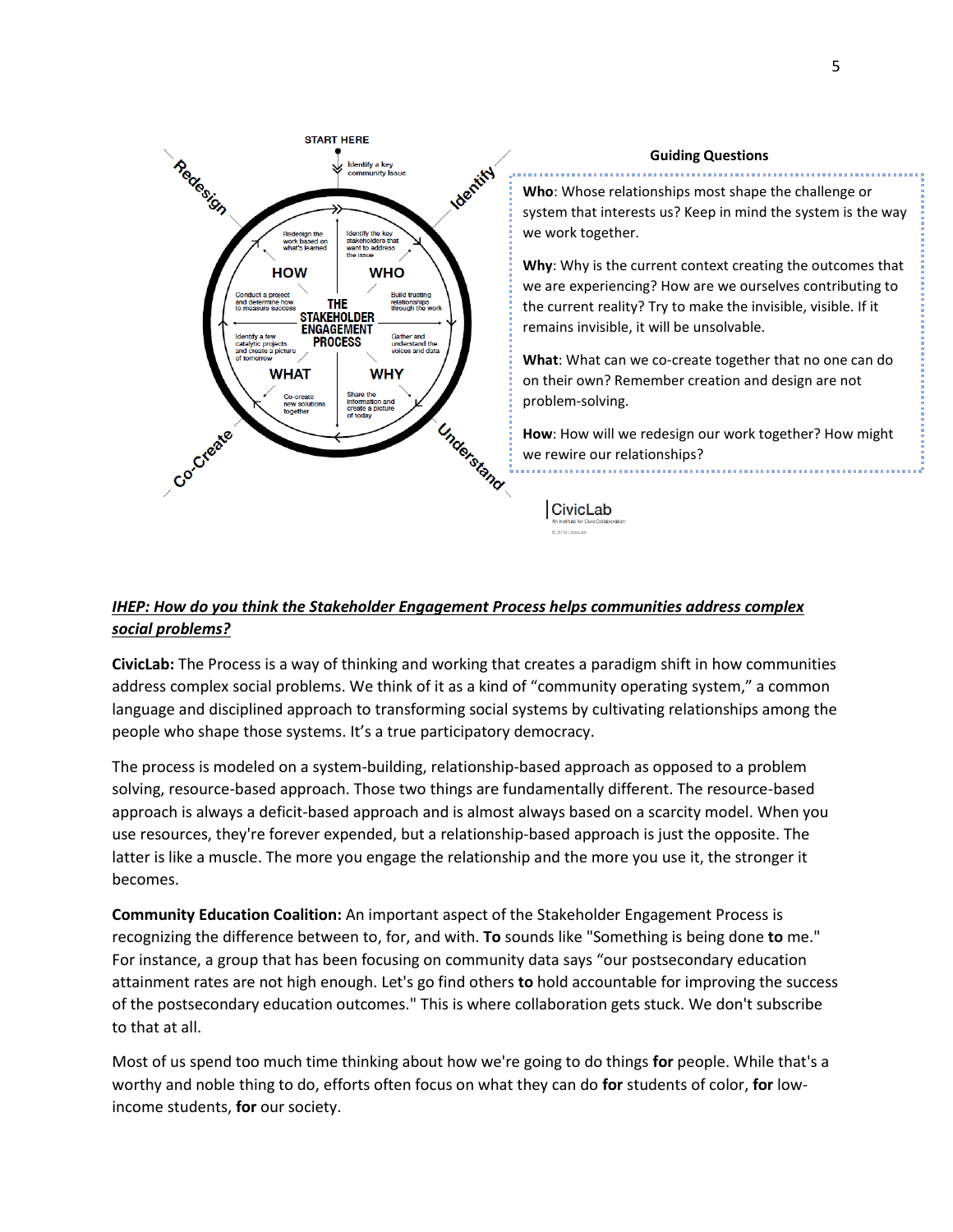The questions we should be asking are: how might we work together **with** students of color, **with** lowincome students, **with** our society?

The **to-for-with** distinction is critical to successful implementation of the process. We move completely away from **to**, focus on the **for** and, over time, **with**.

**EcO Network:** To provide a more concrete example, our data showed that the Latinx population in southeast Indiana was growing in four specific counties. We knew this growth was critical in not only helping to meet workforce demand in terms of providing a pool of potential workers, but also because this population had unique barriers to educational attainment. We have a huge opportunity to prepare our rapidly growing Latinx population through education and working *with* the right community partners could help devise the most appropriate and effective strategies to increase attainment rates.

# **IMPLEMENTATION**

# *IHEP: Can you share an example of how you've used the Stakeholder Engagement Process in your community?*

**Community Education Coalition**: For instance, we try to answer, "How might we better serve Latinx students to connect to postsecondary opportunities while they're still in high school?" by using the Stakeholder Engagement Process. If we take that question through the four quadrants of the Stakeholder Engagement Process, we can start identifying solutions. In the first quadrant labeled **who**, we identify who we will bring together to address that question. In the second quadrant, or the **why**, we identify what we know and what we don't know about the community we are trying to impact. In the third quadrant, we ask the group of stakeholders to consider **what** are the most vital things we could do together that none of us could do alone? The fourth quadrant is **how** - how do we activate the response to that question through time, talent, treasure, and make something go?

## *IHEP: How do you decide which stakeholders should be involved?*

**EcO Network:** We often say that "we go where the energy is;" we identify the partners possessing energy around the common challenge we want to address. As time passes and the partnership progresses, the partners ebb and flow based on the challenge we've agreed we want to address.

**CivicLab:** We start with the "coalition of the willing," those folks that have already identified a problem but might be struggling with how to address the problem. At that point, after the stakeholders themselves have already identified the challenge, the Stakeholder Engagement Process begins. The strength of the process is that it creates and sustains conditions for an ongoing dialogue in a very systematic, disciplined way. Under these circumstances, the stakeholders themselves can address and solve their own problems.

## *IHEP: How do you empower stakeholders and get them to buy into the process?*

**CivicLab:** Imagine two different approaches: transactional versus relational. The transactional mindset is an attempt to sell things and create buy-in; convincing people in a transactional way that "if you do this, then you'll receive these kinds of benefits." A relational approach, on the other hand, produces social capital that can be used to approach any number of community challenges in the future. When it comes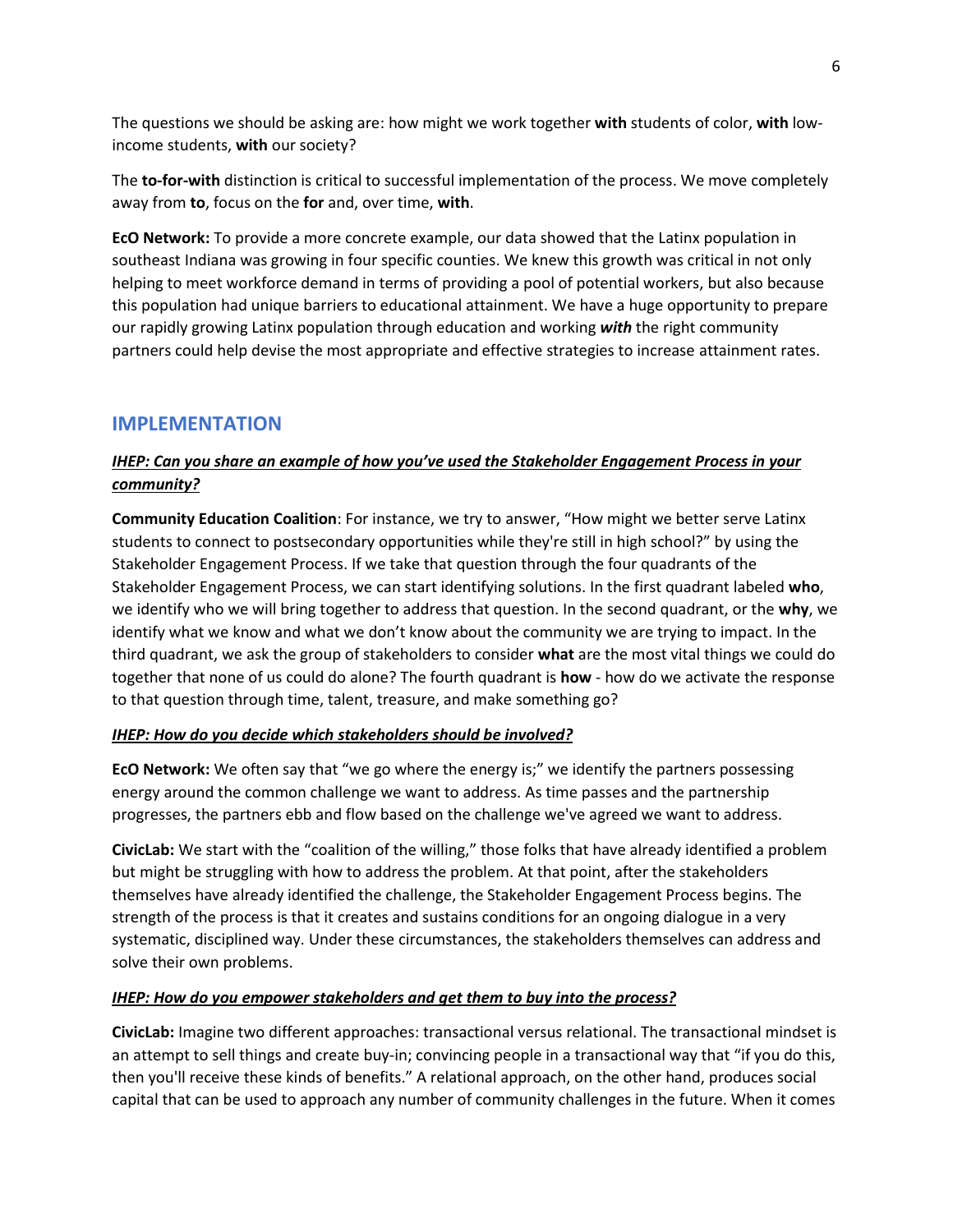to community collaboration, the process is the product. We take the latter approach as we believe relationships are the foundation to effective community partnerships.

The stakeholders closest to the work must be empowered to solve their own problems because they are most likely able to identify the root causes correctly. The further you get from the beneficiary, the further you get from the work of stakeholders who are already committed. We've found that what's usually missing is a process or a way of working together at the stakeholder level. We just go where the energy is and support those who are trying to make positive change.

### *IHEP: What strategies work to connect with partners in a meaningful way?*

**EcO Network:** It sounds so simple, but most of the time a meaningful connection is a phone call or a visit. Our approach is one-on-one and focuses on the relationship, not something that starts from the top down. Stakeholders join us at the table long before we have any solution. We come together around a challenge and we look at the data—what does it tell us about how things are working right now? We decide together as a group how we want to make things better, describe the future we want, and then prioritize projects. By inviting the stakeholders to join us early in the process, we develop trust and, through that, we'll often get a recommendation from a current partner about who else should be involved.

# **IMPACT**

### *IHEP: Why do you think the Stakeholder Engagement Process has been so successful?*

**Community Education Coalition:** This process has been part of our community for decades and we may have just been the ones who proactively documented it. Our community was extraordinarily lucky to have an influential leader, J. Irwin Miller, who exercised a stakeholder model of leadership as opposed to a shareholder model. While shareholders see a business or a community only as a profit generator, stakeholders are impacted by the day-to-day challenges facing the community. Miller believed relationships were the foundational element to create value, not just resources, and because of that, the stakeholder engagement model is different. In other words, he knew that a complex system, be it an organization or a community, is a set of relationships.

**CivicLab:** We're successful because we practice "targeted universalism." Through the Stakeholder Engagement Process in southeast Indiana, we set large, universal, population-level goals. Then we pick a targeted population and use the process to build out a pathway for that group. A comparative business practice would be customer-experience or customer-journey mapping. As a team, our goal is to map out the journey for the specific population. Instead of being institution-specific or the stakeholders focusing internally, this forces the view outward on the targeted population as the primary way of designing the approach. The Stakeholder Engagement Process is very much a population-centric approach as opposed to an institutional or programmatic approach.

# *IHEP: What specific strategies have been developed using the Stakeholder Engagement Process that contributed to growth in postsecondary attainment?*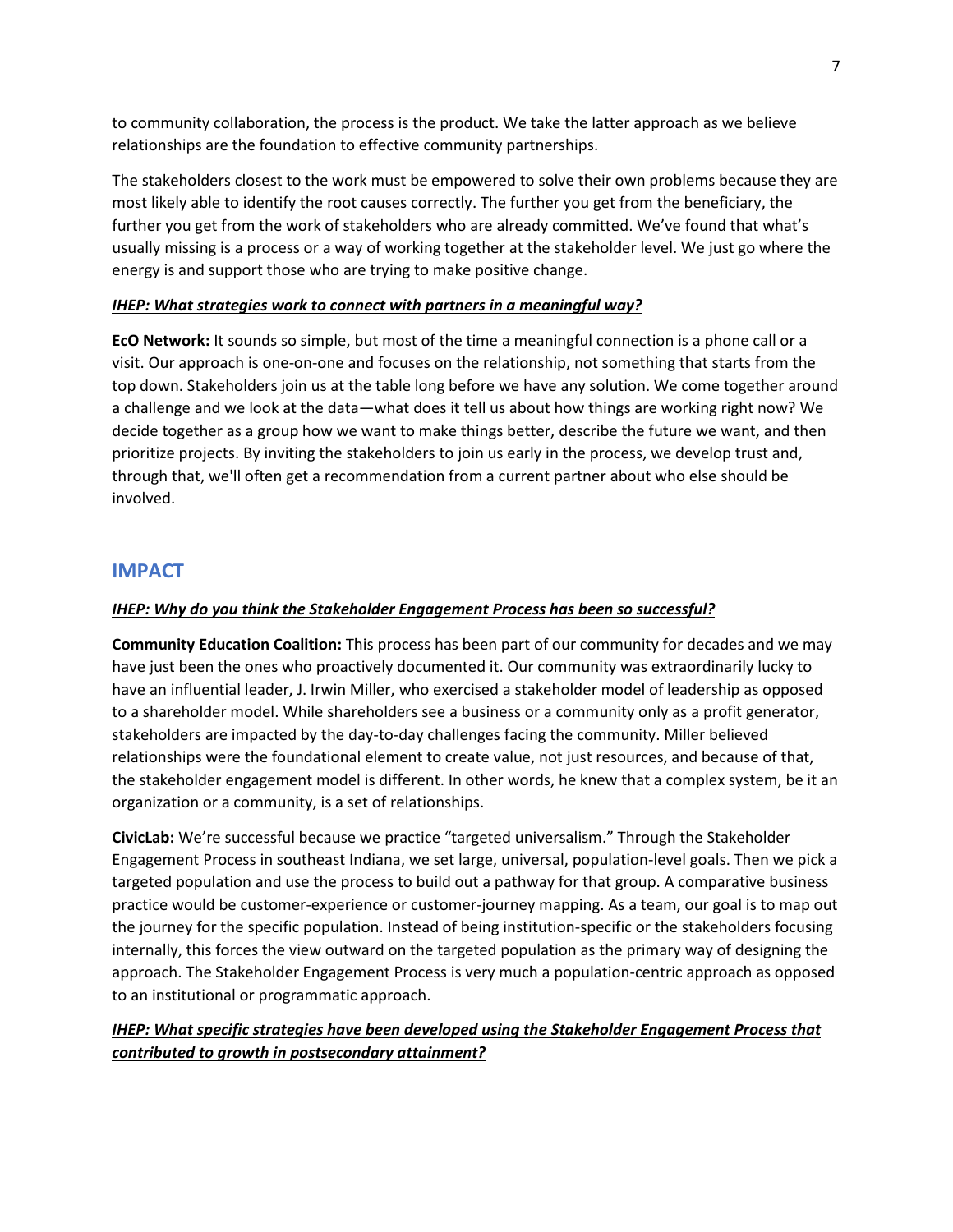**Community Education Coalition:** We focus on connecting the learning system to economic opportunity. For instance, our Latinx community needs to be educated and skilled because as data show, they are our future workers and will enter our workforce in some capacity. But this part of our community faces specific challenges and needs more support to navigate the educational system. We believed working with partners such as Su Casa and other Latinx community groups could help raise attainment rates in our region. Through this partnership we were more confident in the collaboration's efforts to create sustainable community outreach strategies that would be more successful in meeting this population's distinct needs.

For instance, as a key result of the Stakeholder Engagement Process (and to maintain resource alignment and continue to facilitate partnerships in the community), the CEC created the Latino Education and Outreach program to bring together stakeholders and sustain authentic relationships to improve educational outcomes for Latinx residents and meet our regional attainment goals. Rather than create new programming, this effort leverages the resources of existing organizations and brings them to scale. Examples of concrete strategies that emerged from the Stakeholder Engagement Process and improved Latinx community outcomes are outlined in Figure 3 [on page 9].

#### **Figure 3: Engaging Latinx Families in Southeast Indiana**

Southeast Indiana has experienced rapid growth in its Latinx population and, in turn, has seen an increased need for Latinx programming and outreach. By using the Stakeholder Engagement Process, community leaders recognized the importance of intentionally including their growing Latinx population in their larger efforts to identify and overcome barriers to postsecondary attainment. Through recognition, inclusion, and relationship-building, southeast Indiana ensures its community grows together.

We asked leaders in the region to demonstrate how they used the Stakeholder Engagement Process to better engage their Latinx community and what outcomes this process led to. The following figure demonstrates how the Stakeholder Engagement Process was employed and the conclusions reached at each step in the process.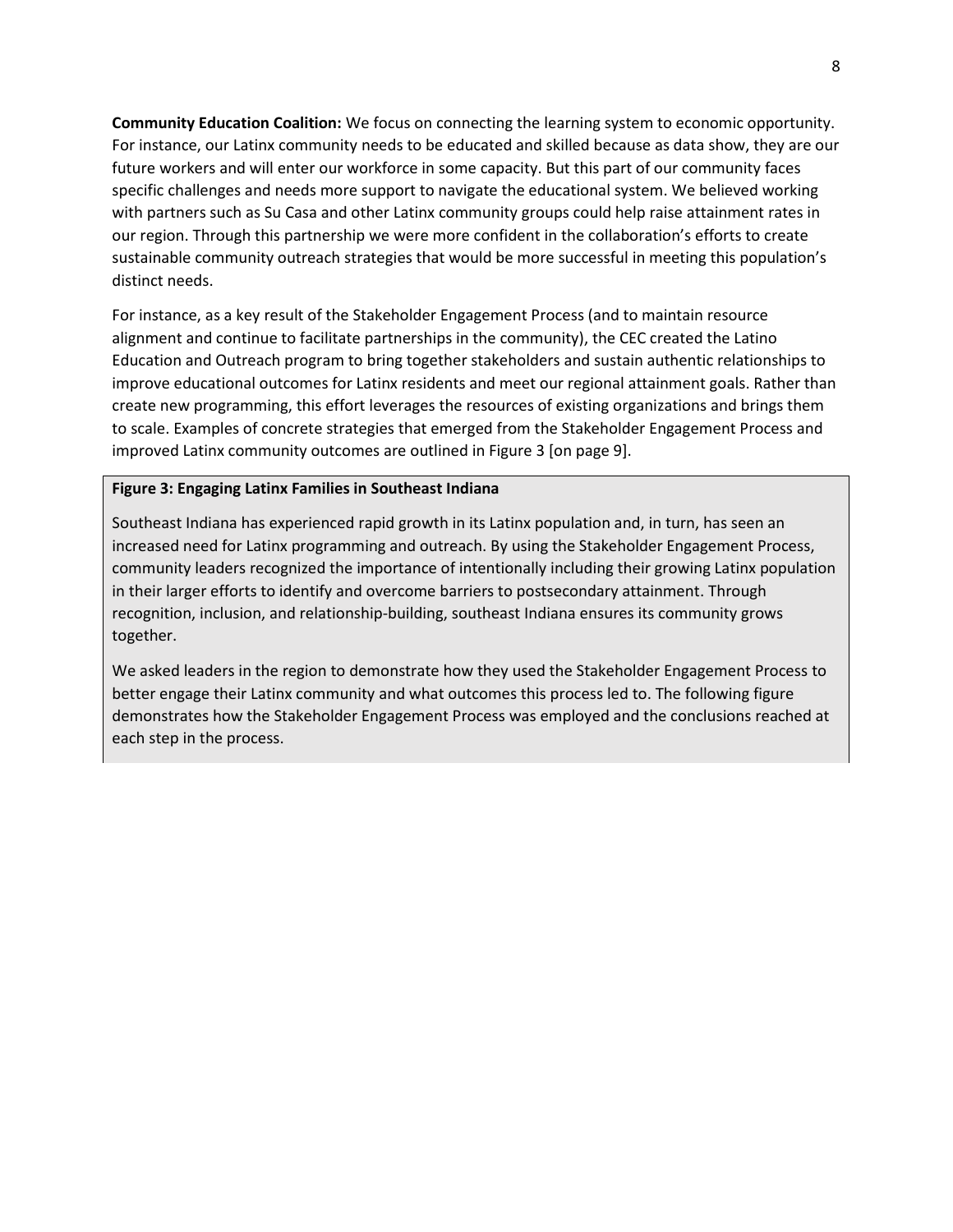

**EcO Network:** The high demand for talent and an elevated skill set means that folks are looking to reach new target populations. Our adult education efforts are another great example of this, where we used the Stakeholder Engagement Process to scope out pathways for our adult education programs. Previously, information for adult learners was siloed. We wanted to improve how an individual could access information on which credentials were needed for regionally in-demand jobs. Through this process we were able to gather higher education institutions and regional workforce representatives to develop a comprehensive tool we named the [Powerhouse Credential Crosswalk.](https://econetworks.org/wp-content/uploads/Powerhouse-Credential-Crosswalk-FINAL-PUBLIC-DISTRIBUTION-5_22_2018-PDF.pdf) This tool created streamlined pathways linking educational attainment to workforce needs and broke down those previous siloes.

# **LOOKING FORWARD**

### *IHEP: How can the Stakeholder Engagement Process accommodate a community's changing needs?*

**Community Education Coalition:** We try to help groups focus on changing economic opportunities related to occupations and skills in different sectors. Identifying what skillsets are required to work now and in the future is a helpful starting place to engage folks through the Stakeholder Engagement Process. When groups engage through the process, we ask them to define their community challenge as a question instead of a statement.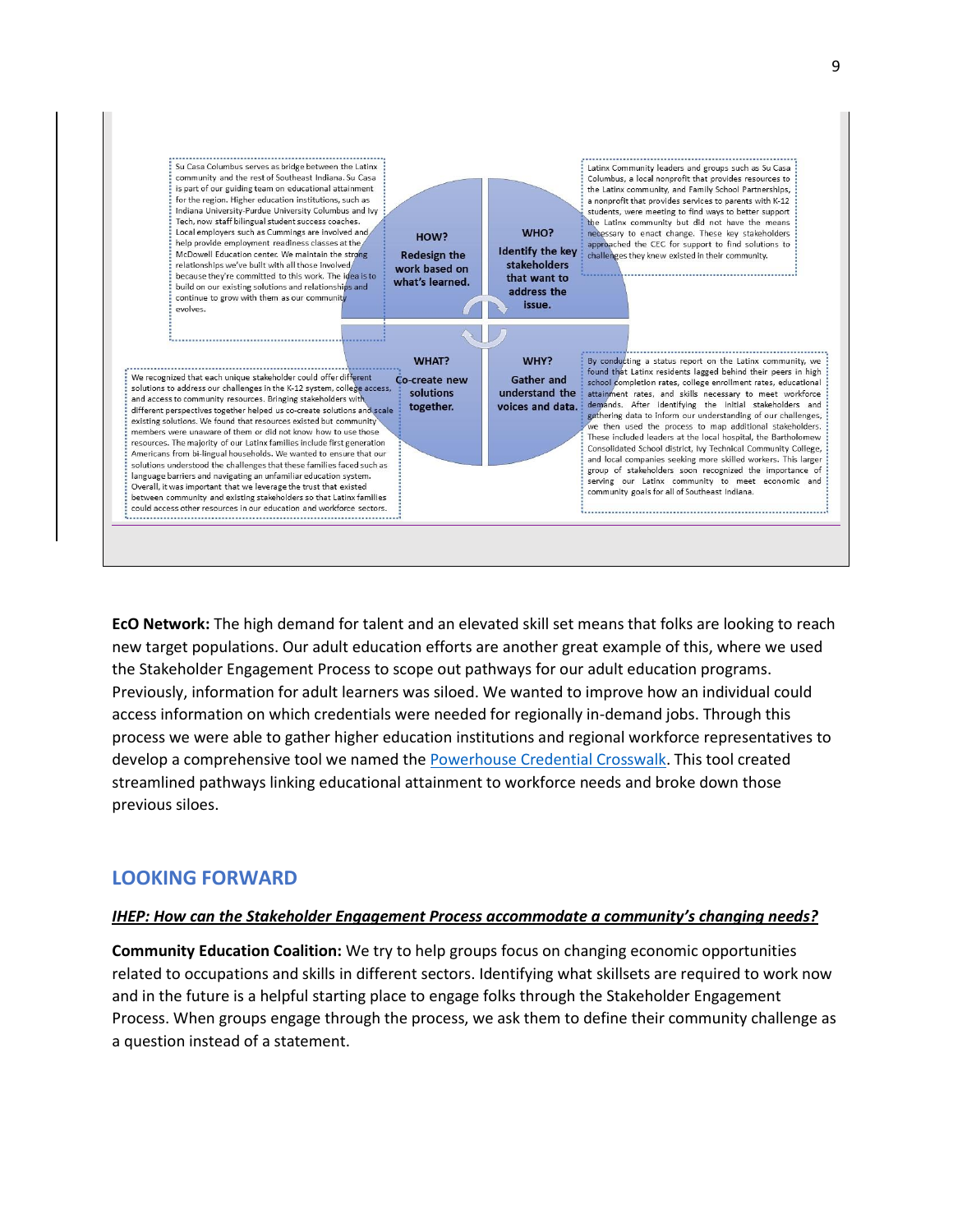**CivicLab:** Our ground rule when first introducing the stakeholder engagement process is no new programs. We want to examine what types of programs currently exist. When we get to answering the question of "how?" or "what are we going to do?," "a new program" can't be the first answer. Our intention is to change the way we relate to each other and redesign how we approach our collective work. With an emphasis on relationships, we transcend external programs that are usually owned by a sole organization and, by nature, omit the opportunity to consider community relationships. The Stakeholder Engagement Process can be flexible, but it performs best within a community where folks can understand and appreciate the various viewpoints involved.

We have found that by focusing on process rather than program, it's easier to work across diverse communities. The approach of the process might have to be modified when dealing with different cultural, racial, and ethnic communities. Working with our Latinx population is a good example of this. For instance, we learned through our work that a systemic approach may work when talking about systemic population change, but that approach may not work in a community with little trust in systems. In those communities, the process is very different and takes more community involvement, community engagement, and community building in order to get to the same ends of educational attainment. In this sense it was important for us to bring in existing stakeholders and organizations from the Latinx community.

### *IHEP: What should other communities think about before implementing this type of strategy?*

**EcO Network:** Think about your community operating system - How are you going to work together? Do you share a common language to develop solutions? Many of our early conversations with partners involve articulating common definitions. The next challenge is remaining in a constant collaborative mindset. Maintaining a razor-sharp focus on a common goal through partnership is what has gotten us this far and continues to energize all of us involved in the work.

## *IHEP: How do you suggest other communities collaborate using the Stakeholder Engagement Process?*

**EcO Network:** A backbone support organization that acts as the neutral convener is critical in the success of how the network moves forward. The neutral convener does not have an agenda but is knowledgeable about competing priorities, brings the group together around a common challenge, and identifies the pilot projects the group will work on. Each community has its own personality and may need information presented in a different way, so partners understand the backbone organization is there to support them.

**Community Education Coalition:** Start by convening organizations that serve the target population to facilitate relationship-building. When you work with partners that have an existing presence in the community, you can build on those relationships.

It is important to recognize the challenges the target population faces and share those challenges with the rest of your lead organizations. This group of stakeholders can act as a guiding team to identify opportunities to collaborate and leverage resources to implement strategies that lead to improved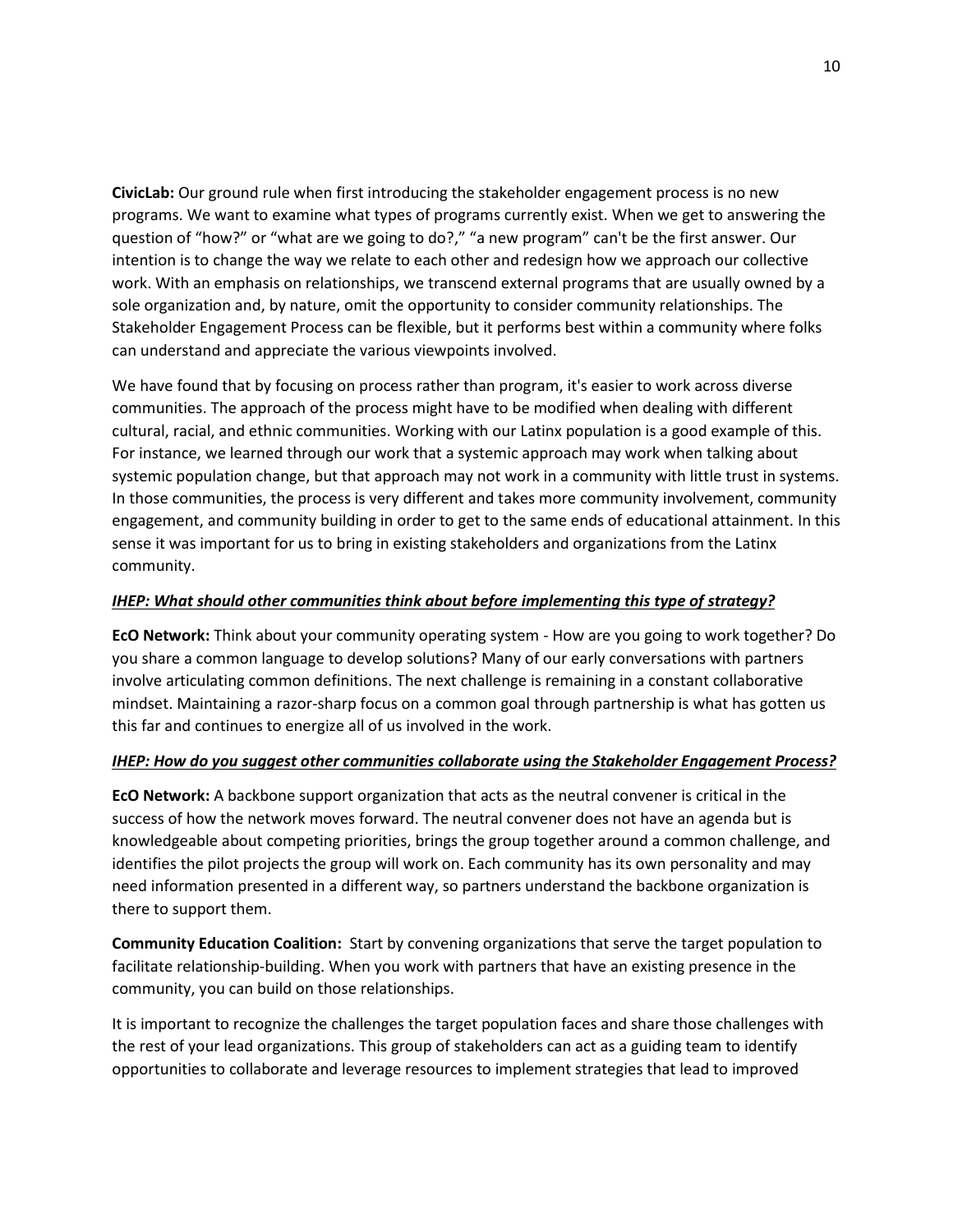outcomes for the intended population and the community as a whole. The group of leaders and stakeholders should ask themselves, "What can we do together, that none of us can do alone?"

**Stakeholder The Equity Construction Construction Construction Construction Construction Construction Construction** This tool enables users to apply an equity lens when identifying community partners to include in the Stakeholder Engagement Process. Completing the template will help you assess the stakeholders in your community and the solutions they offer to the challenges your community seeks to address.

This exercise can serve as a precursor to your collaborative process to examine the equity-mindedness of existing practices. Completing this exercise will help you identify what solutions exist, who is providing a solution, and whether this existing solution can/should be modified to become more equitable.

### **Instructions:**

• Step 1: List the specific community challenge being addressed in the top line of the chart. • Step 2: Identify the partners involved in your current problem-solving efforts and list one per column, noting the sector each occupies in the second row. Add the existing solutions they provide in the third row.

• Step 3: Work your way down each column in the chart to determine if stakeholder solutions should be re-examined through CivicLabs' Stakeholder Engagement Process.

**Note:** *This template has space for three stakeholders. Add columns to include all of your community's existing and potential stakeholders, including those that may not currently work with you. By identifying those not directly within your partnership, you can begin to consider additional stakeholders to include in your process.*

| <b>Equity Assessment for Stakeholders Addressing:</b> |  |  |  |  |
|-------------------------------------------------------|--|--|--|--|
| <b>Stakeholder</b>                                    |  |  |  |  |
|                                                       |  |  |  |  |
| <b>Sector</b>                                         |  |  |  |  |
| (Social, Private, Public, or other)                   |  |  |  |  |
| <b>Solutions</b>                                      |  |  |  |  |
| stakeholder provides related to the community         |  |  |  |  |
| challenge                                             |  |  |  |  |
|                                                       |  |  |  |  |
|                                                       |  |  |  |  |
|                                                       |  |  |  |  |
|                                                       |  |  |  |  |
|                                                       |  |  |  |  |
|                                                       |  |  |  |  |
| Does stakeholder focus on specific                    |  |  |  |  |
| underserved populations? (Yes or No; If yes -         |  |  |  |  |
| list specific population)                             |  |  |  |  |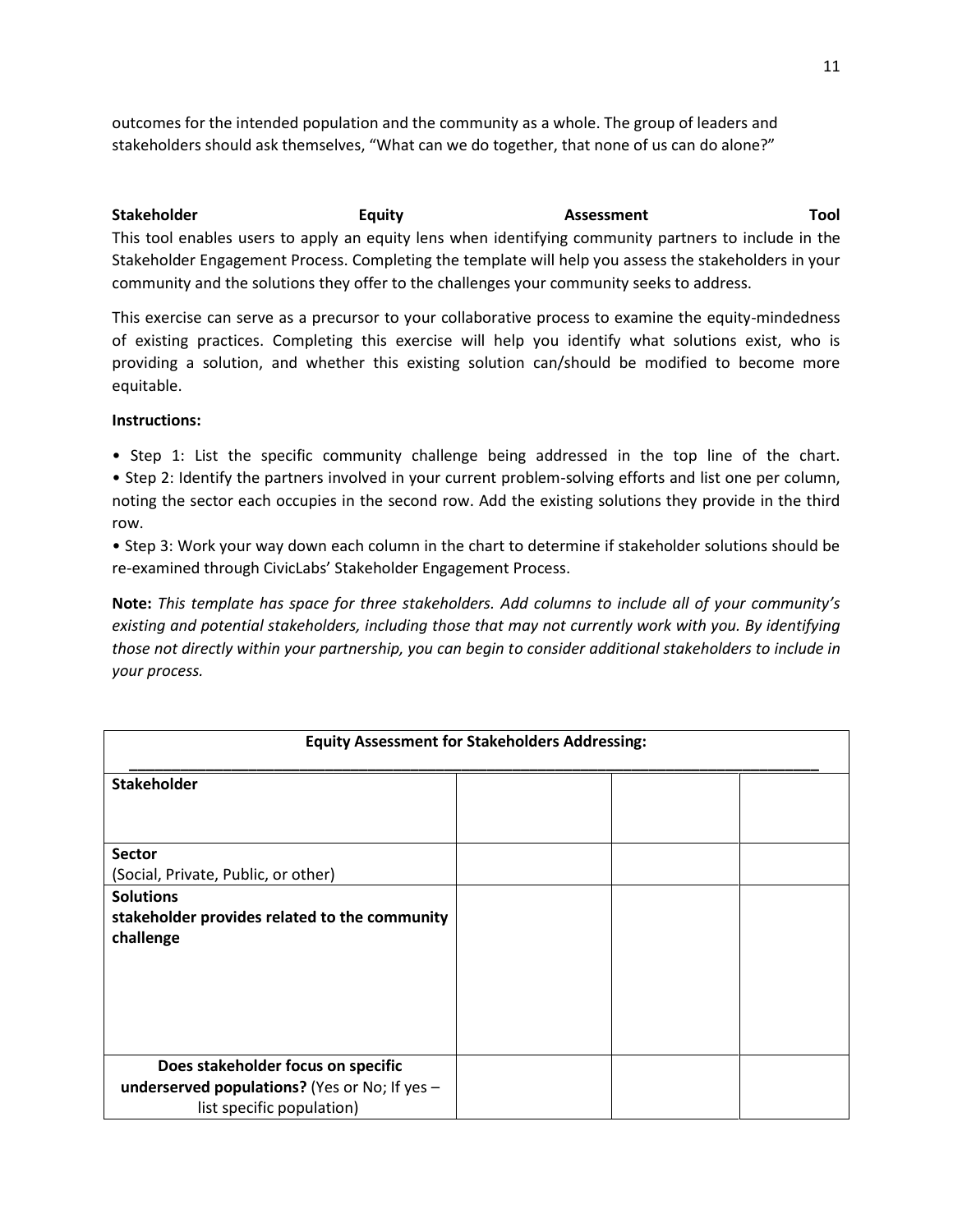| List the specific services provided to this          |  |  |
|------------------------------------------------------|--|--|
| population                                           |  |  |
|                                                      |  |  |
|                                                      |  |  |
|                                                      |  |  |
|                                                      |  |  |
|                                                      |  |  |
|                                                      |  |  |
|                                                      |  |  |
| Is the stakeholder part of your planning             |  |  |
| process? (Yes or No)                                 |  |  |
|                                                      |  |  |
|                                                      |  |  |
| Are there policies or actions from this              |  |  |
| stakeholder that exacerbate inequities related       |  |  |
| to this challenge? (Yes or $No$ - if yes, provide an |  |  |
| explanation)                                         |  |  |
|                                                      |  |  |
|                                                      |  |  |
|                                                      |  |  |
|                                                      |  |  |
|                                                      |  |  |
|                                                      |  |  |
| Can changes be made to these practices to            |  |  |
| alleviate inequities? (Yes or $No$ - if yes, how?    |  |  |
| If no, why)                                          |  |  |
|                                                      |  |  |
|                                                      |  |  |
|                                                      |  |  |
|                                                      |  |  |
|                                                      |  |  |
|                                                      |  |  |
|                                                      |  |  |
|                                                      |  |  |
|                                                      |  |  |
|                                                      |  |  |
|                                                      |  |  |
| Are data from the stakeholder's efforts              |  |  |
| available showing impact made since their            |  |  |
| solutions have been enacted? (Yes or No)             |  |  |
|                                                      |  |  |
|                                                      |  |  |
|                                                      |  |  |
| Do data from the current solutions reveal gaps       |  |  |
| in achievement? (Yes or No)                          |  |  |
|                                                      |  |  |
| If you answered yes above, should these              |  |  |
| specific efforts be re-examined through the          |  |  |
| stakeholder engagement process? (yes or no)          |  |  |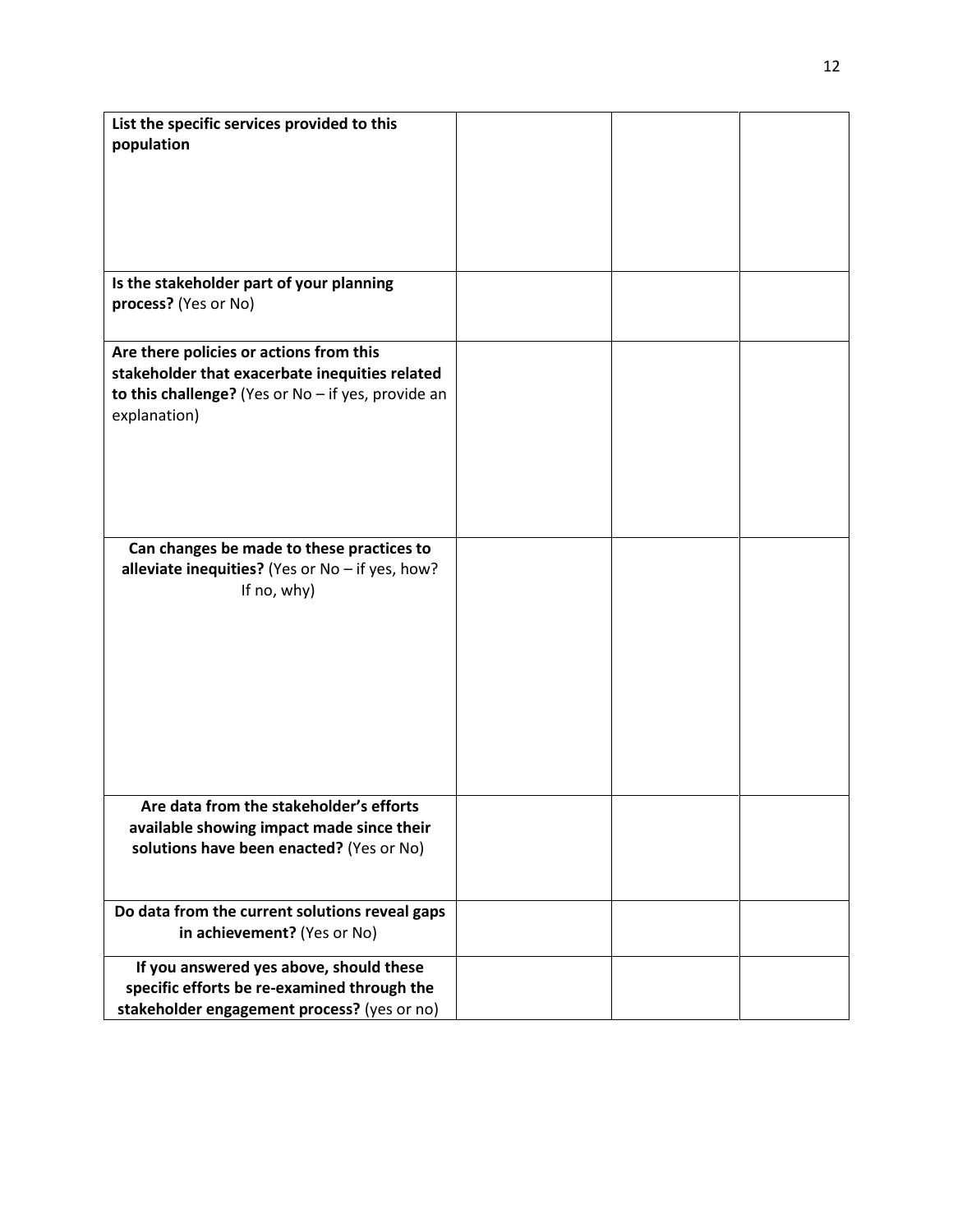### **CONCLUSION**

States across the country have developed master plans for higher education, set postsecondary attainment goals, and stressed the importance of meeting demands for a skilled labor force. Communities may tackle these challenges in siloed approaches, by treating education, workforce, and community as separate entities, but these solutions are unlikely to lead to sustainable efforts that transform systems in a way that truly removes systemic barriers.

Alternately, communities can employ the Stakeholder Engagement Process as demonstrated in southeast Indiana to inclusively collaborate across sectors, accurately identify pressing regional concerns, include impacted communities in problem-solving, and positively impact their community outcomes.

**The Stakeholder Engagement Process is a valuable tool for community partnerships to find creative solutions grounded in relationships.**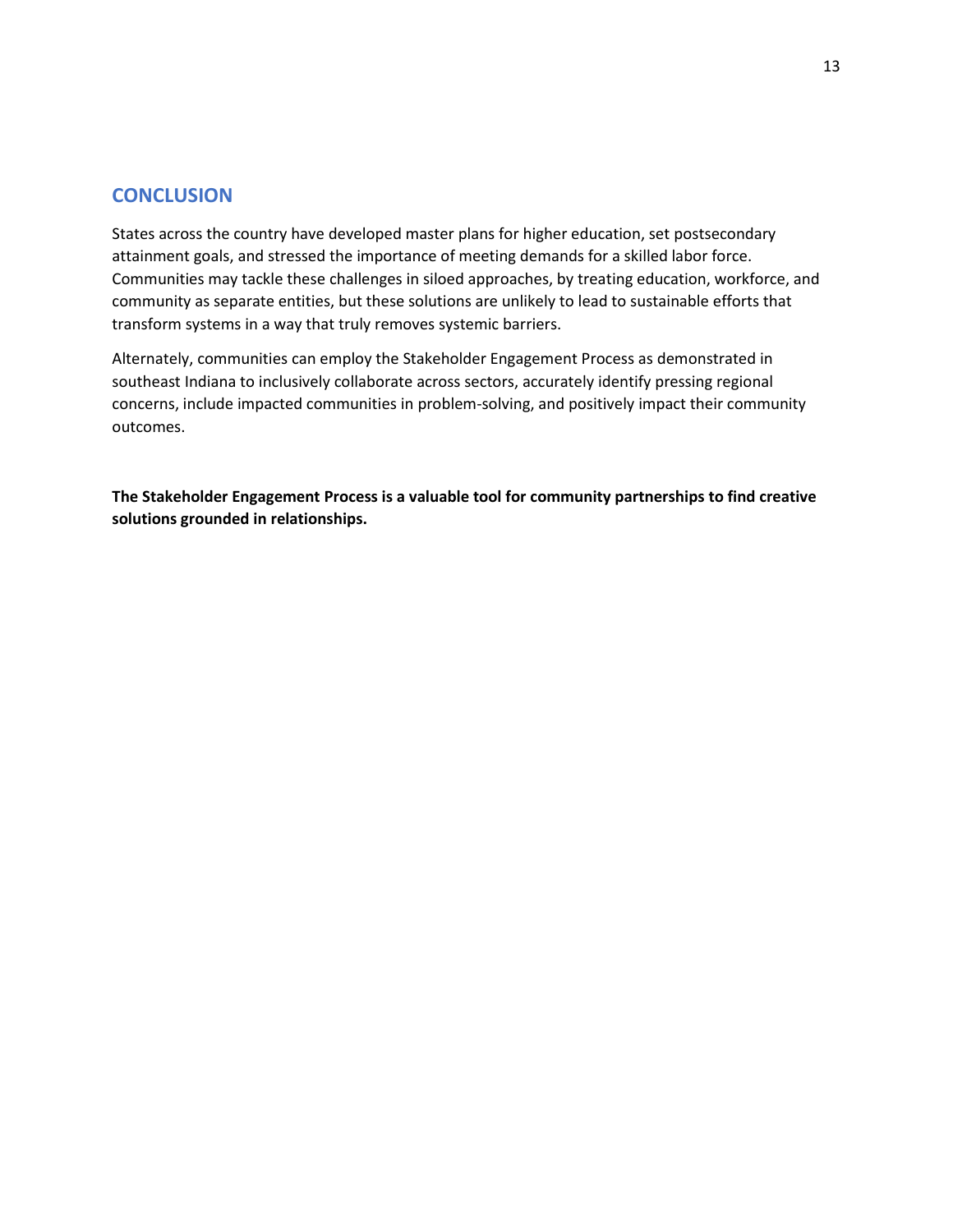#### **Acknowledgments**

Researchers at the Institute for Higher Education Policy would like to thank the following southeast Indiana residents who took the time to speak with us and share insights into how collaboration happens in their community:

# **JACK HESS**

Executive Director CivicLab

**JOHN BURNETT** President & CEO Community Education Coalition

### **KATHY HUFFMAN**

EcO Attainment Network Manager EcO Network

**LUZ ELENA MICHEL** Latino Program & Outreach Coordinator Community Education Coalition